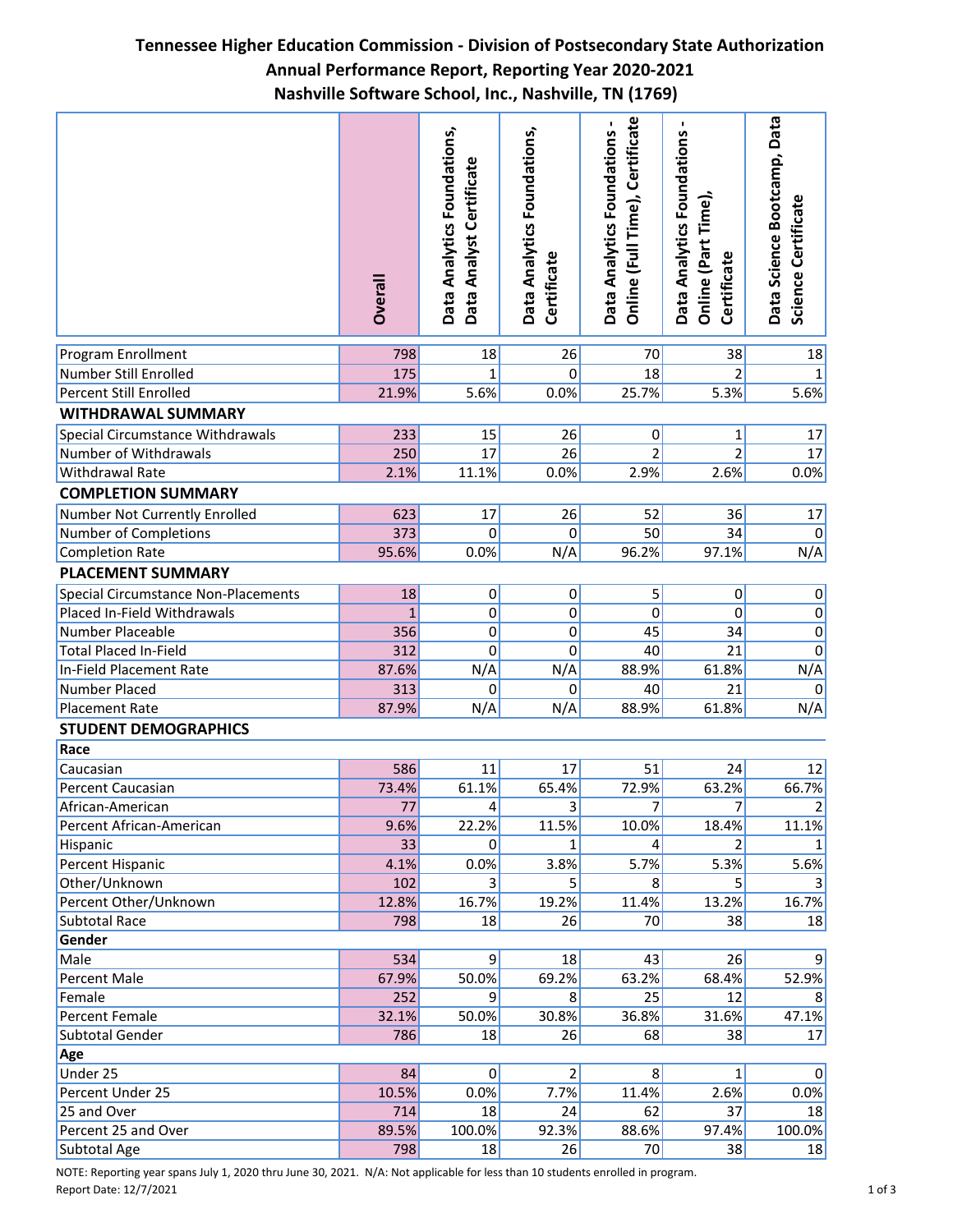## **Tennessee Higher Education Commission - Division of Postsecondary State Authorization Annual Performance Report, Reporting Year 2020-2021 Nashville Software School, Inc., Nashville, TN (1769)**

|                                     | Data Science Bootcamp<br>Certificate<br>Online, | Certificate<br>Designer/Developer<br>Front-end Web<br>Bootcamp, | Designer/Developer<br>Bootcamp - Online,<br>Front-end Web<br>Certificate | Full-time Web Developer<br>Online<br>Certificate<br>Bootcamp | Infrastructure Specialist<br>IT Infrastructure<br>Foundations, IT<br>Certificate | T Infrastructure Foundations<br>Online, Certificate |
|-------------------------------------|-------------------------------------------------|-----------------------------------------------------------------|--------------------------------------------------------------------------|--------------------------------------------------------------|----------------------------------------------------------------------------------|-----------------------------------------------------|
| Program Enrollment                  | 17                                              | 10                                                              | 8                                                                        | 223                                                          | $\overline{0}$                                                                   | 0                                                   |
| Number Still Enrolled               | $\overline{0}$                                  | $\overline{0}$                                                  | 0                                                                        | 83                                                           | 0                                                                                | $\mathbf 0$                                         |
| <b>Percent Still Enrolled</b>       | 0.0%                                            | 0.0%                                                            | 0.0%                                                                     | 37.2%                                                        | N/A                                                                              | N/A                                                 |
| <b>WITHDRAWAL SUMMARY</b>           |                                                 |                                                                 |                                                                          |                                                              |                                                                                  |                                                     |
| Special Circumstance Withdrawals    | $\mathsf{o}$                                    | 9                                                               | 0                                                                        | 11                                                           | 0                                                                                | $\overline{0}$                                      |
| Number of Withdrawals               | $\overline{0}$                                  | 10                                                              | $\Omega$                                                                 | 12                                                           | 0                                                                                | $\overline{0}$                                      |
| Withdrawal Rate                     | 0.0%                                            | 10.0%                                                           | 0.0%                                                                     | 0.4%                                                         | N/A                                                                              | N/A                                                 |
| <b>COMPLETION SUMMARY</b>           |                                                 |                                                                 |                                                                          |                                                              |                                                                                  |                                                     |
| Number Not Currently Enrolled       | 17                                              | 10                                                              | 8                                                                        | 140                                                          | 0                                                                                | $\overline{0}$                                      |
| Number of Completions               | 17                                              | $\Omega$                                                        | 8                                                                        | 128                                                          | 0                                                                                | $\overline{0}$                                      |
| Completion Rate                     | 100.0%                                          | 0.0%                                                            | 100.0%                                                                   | 99.2%                                                        | N/A                                                                              | N/A                                                 |
| <b>PLACEMENT SUMMARY</b>            |                                                 |                                                                 |                                                                          |                                                              |                                                                                  |                                                     |
| Special Circumstance Non-Placements | 0                                               | 0                                                               | 0                                                                        | 5                                                            | $\mathbf{0}$                                                                     | $\overline{0}$                                      |
| Placed In-Field Withdrawals         | $\mathbf 0$                                     | 0                                                               | $\mathbf 0$                                                              | $\mathbf 0$                                                  | 0                                                                                | $\overline{0}$                                      |
| Number Placeable                    | $\overline{17}$                                 | $\overline{0}$                                                  | 8                                                                        | 123                                                          | 0                                                                                | $\overline{0}$                                      |
| <b>Total Placed In-Field</b>        | 10                                              | 0                                                               | 8                                                                        | 110                                                          | 0                                                                                | $\pmb{0}$                                           |
| In-Field Placement Rate             | 58.8%                                           | N/A                                                             | 100.0%                                                                   | 89.4%                                                        | N/A                                                                              | N/A                                                 |
| Number Placed                       | 10                                              | $\overline{0}$                                                  | 8                                                                        | 110                                                          | 0                                                                                | 0                                                   |
| <b>Placement Rate</b>               | 58.8%                                           | N/A                                                             | 100.0%                                                                   | 89.4%                                                        | N/A                                                                              | N/A                                                 |
| <b>STUDENT DEMOGRAPHICS</b>         |                                                 |                                                                 |                                                                          |                                                              |                                                                                  |                                                     |
| Race                                |                                                 |                                                                 |                                                                          |                                                              |                                                                                  |                                                     |
| Caucasian                           | 11                                              | 9                                                               | N/A                                                                      | 163                                                          | N/A                                                                              | N/A                                                 |
| Percent Caucasian                   | 64.7%                                           | 90.0%                                                           | N/A                                                                      | 73.1%                                                        | N/A                                                                              | N/A                                                 |
| African-American                    | $\overline{2}$                                  | 0                                                               | N/A                                                                      | 19                                                           | N/A                                                                              | N/A                                                 |
| Percent African-American            | 11.8%                                           | 0.0%                                                            | N/A                                                                      | 8.5%                                                         | N/A                                                                              | N/A                                                 |
| Hispanic                            | $1\vert$                                        | $\overline{0}$                                                  | N/A                                                                      | 10                                                           | N/A                                                                              | N/A                                                 |
| Percent Hispanic                    | 5.9%                                            | 0.0%                                                            | N/A                                                                      | 4.5%                                                         | N/A                                                                              | N/A                                                 |
| Other/Unknown                       | $\vert$ 3                                       | $1\vert$                                                        | N/A                                                                      | 31                                                           | N/A                                                                              | N/A                                                 |
| Percent Other/Unknown               | 17.6%                                           | 10.0%                                                           | N/A                                                                      | 13.9%                                                        | N/A                                                                              | N/A                                                 |
| <b>Subtotal Race</b>                | 17                                              | 10                                                              | N/A                                                                      | 223                                                          | N/A                                                                              | N/A                                                 |
| Gender                              |                                                 |                                                                 |                                                                          |                                                              |                                                                                  |                                                     |
| Male                                | 8 <sup>2</sup>                                  | $\overline{5}$                                                  | N/A                                                                      | 152                                                          | N/A                                                                              | N/A                                                 |
| Percent Male                        | 50.0%                                           | 50.0%                                                           | N/A                                                                      | 69.4%                                                        | N/A                                                                              | N/A                                                 |
| Female                              | 8 <sup>2</sup>                                  | 5 <sup>1</sup>                                                  | N/A                                                                      | 67                                                           | N/A                                                                              | N/A                                                 |
| Percent Female                      | 50.0%                                           | 50.0%                                                           | N/A                                                                      | 30.6%                                                        | N/A                                                                              | N/A                                                 |
| Subtotal Gender                     | 16                                              | 10                                                              | N/A                                                                      | 219                                                          | N/A                                                                              | N/A                                                 |
| Age                                 |                                                 |                                                                 |                                                                          |                                                              |                                                                                  |                                                     |
| Under 25                            | 0                                               | $1\vert$                                                        | N/A                                                                      | 40                                                           | N/A                                                                              | N/A                                                 |
| Percent Under 25                    | 0.0%                                            | 10.0%                                                           | N/A                                                                      | 17.9%                                                        | N/A                                                                              | N/A                                                 |
| 25 and Over                         | 17                                              | $\overline{9}$                                                  | N/A                                                                      | 183                                                          | N/A                                                                              | N/A                                                 |
| Percent 25 and Over                 | 100.0%                                          | 90.0%                                                           | N/A                                                                      | 82.1%                                                        | N/A                                                                              | N/A                                                 |
| Subtotal Age                        | 17                                              | 10                                                              | N/A                                                                      | 223                                                          | N/A                                                                              | N/A                                                 |

NOTE: Reporting year spans July 1, 2020 thru June 30, 2021. N/A: Not applicable for less than 10 students enrolled in program. Report Date: 12/7/2021 2 of 3